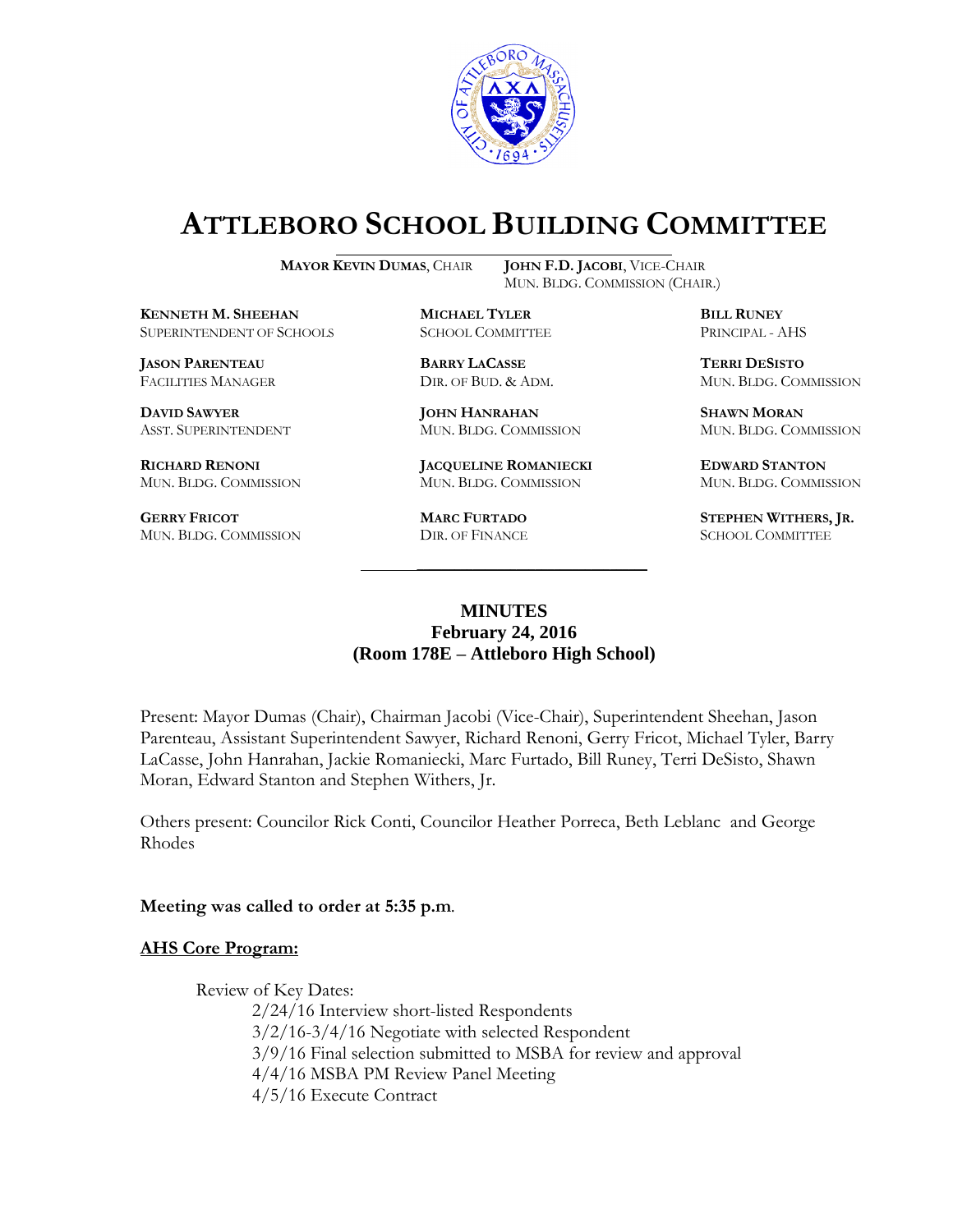**MOTION** was made, and duly seconded, to approve an amendment to the Feasibility Study Budget by transferring \$50,000.00 from the "Environmental & Site" line to the "Other" line, in order to provide adequate funding for borrowing/issuance costs.

#### **THE MOTION PASSED UNANIMOUSLY.**

#### **Scheduled interviews**

| $(5:45 \text{ p.m.})$ | Heery International, Inc. |
|-----------------------|---------------------------|
| $(6:15 \text{ p.m.})$ | KV Associates, Inc.       |
| $(6:45 \text{ p.m.})$ | Skanska USA               |

#### **Evaluation & Ranking of Interviewees**

After each of the three (3) interviewees completed their presentations, the SBC began discussing the pros and cons of each presentation. Chairman Dumas then called for each SBC member to score the three presentations, using the point system contained in the RFS. Each SBC member then submitted their scores to the Chair. The scores were read out loud, and Mr. Sawyer tabulated them using a spreadsheet.

| Avg.<br><b>Score</b> | 85           | 69.5       | 98.9    |
|----------------------|--------------|------------|---------|
|                      | <b>Heery</b> | <b>KVA</b> | Skanska |
| $\mathbf{1}$         | 84           | 85         | 97      |
| 2                    | 92           | 82         | 100     |
| 3                    | 77           | 73         | 100     |
| 4                    | 85           | 70         | 100     |
| 5                    | 95           | 90         | 100     |
| 6                    | 85           | 80         | 95      |
| 7                    | 80           | 45         | 100     |
| 8                    | 75           | 45         | 100     |
| 9                    | 92           | 63         | 96      |
| 10                   | 88           | 57         | 100     |
| 11                   | 94           | 78         | 100     |
| 12                   | 86           | 77         | 100     |
| 13                   | 90           | 80         | 100     |
| 14                   | 88           | 76         | 98      |
| 15                   | 70           | 50         | 100     |
| 16                   | 74           | 50         | 100     |

After the scores were tabulated, the following results were read: